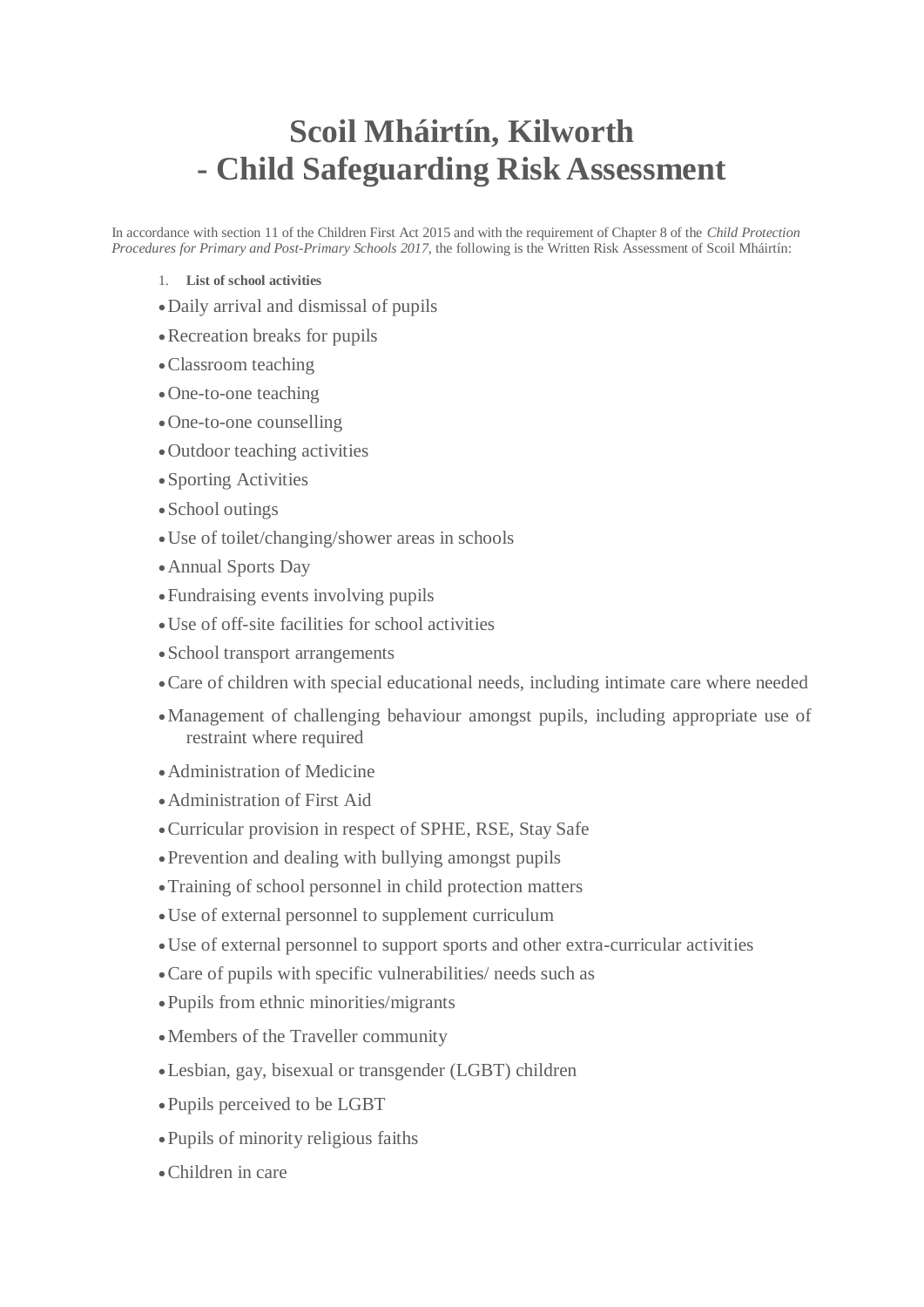- Children on CPNS
- Recruitment of school personnel including -
- Teachers/SNA's
- Caretaker/Secretary/Cleaners
- Sports coaches
- External Tutors/Guest Speakers
- Volunteers/Parents in school activities
- Visitors/contractors present in school during school hours
- Visitors/contractors present during after school activities
- Participation by pupils in religious ceremonies/religious instruction external to the school
- Use of Information and Communication Technology by pupils in school
- Application of sanctions under the school's Code of Behaviour including detention of pupils, confiscation of phones etc.
- Students participating in work experience in the school
- Student teachers undertaking training placement in school
- Use of video/photography/other media to record school events
- After school use of school premises by other organisations
- 1. **The school has identified the following risk of harm in respect of its activities –**
- Risk of harm not being recognised by school personnel
- Risk of harm not being reported properly and promptly by school personnel
- Risk of child being harmed in the school by a member of school personnel
- Risk of child being harmed in the school by another child
- Risk of child being harmed in the school by volunteer or visitor to the school
- Risk of child being harmed in the school while carrying out duties e.g. traffic wardens
- Risk of child being harmed by a member of school personnel, a member of staff of another organisation or other person while child participating in out of school activities e.g. school trip, swimming lessons
- Risk of harm due to bullying of child
- Risk of harm due to inadequate supervision of children in school
- Risk of harm due to inadequate supervision of children while attending out of school activities
- Risk of harm due to inappropriate relationship/communications between child and another child or adult
- Risk of harm due to children inappropriately accessing/using computers, social media, phones and other devices while at school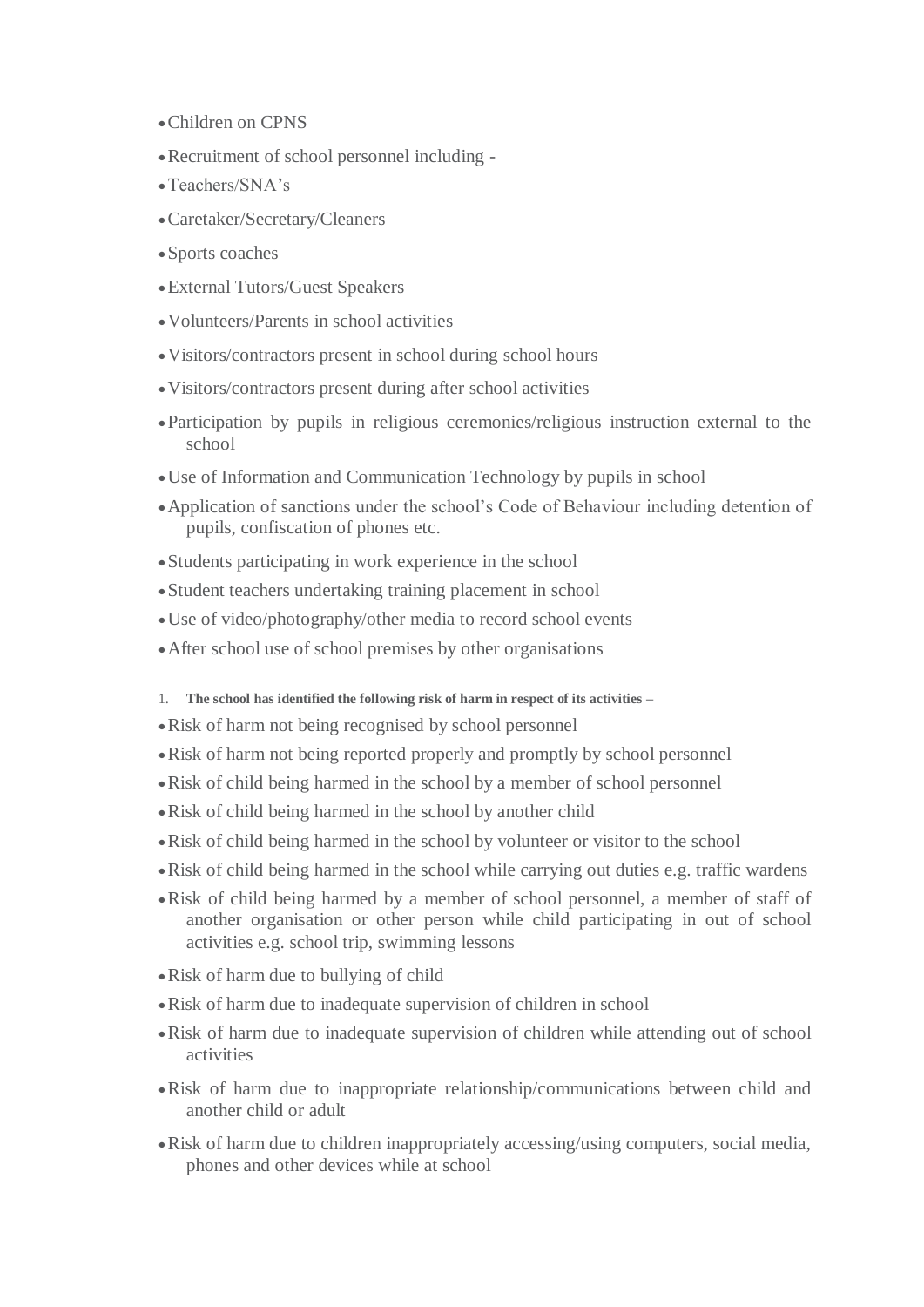- Risk of harm to children with SEN who have particular vulnerabilities
- Risk of harm to child while a child is receiving intimate care
- Risk of harm due to inadequate code of behaviour
- Risk of harm in one-to-one teaching, counselling, coaching situation
- Risk of harm caused by member of school personnel communicating with pupils in an inappropriate manner via social media, texting, digital device or other manner
- Risk of harm caused by member of school personnel accessing/circulating inappropriate material via social media, texting, digital device or other manner
- Risk of harm to the child while administering first aid.
- 1. **The school has the following procedures in place to address the risks of harm identified in this assessment –**
- All school personnel are provided with access to a copy of the school's *Child Safeguarding Statement*
- The *Child Protection Procedures for Primary and Post-Primary Schools 2017* are made available to all school personnel
- School Personnel are required to adhere to the *Child Protection Procedures for Primary and Post-Primary Schools 2017* and all registered teaching staff are required to adhere to the *Children First Act 2015*
- The school implements in full the Stay Safe Programme
- The school implements in full the SPHE curriculum
- The school has an Anti-Bullying Policy which fully adheres to the requirements of the Department's *Anti-Bullying Procedures for Primary and Post-Primary Schools*
- The school has yard/playground supervision procedures to ensure appropriate supervision of children during, assembly, dismissal and breaks and in respect of specific areas such as toilets, changing rooms etc.
- The school has in place clear procedures in respect of school outings
- The school has a Health and Safety policy
- The school adheres to the requirements of the Garda vetting legislation and relevant DES circulars in relation to recruitment and Garda vetting
- The school has a code of conduct for school personnel (teaching and non-teaching staff)
- The school complies with the agreed disciplinary procedures for teaching staff
- The school has a Special Educational Needs policy
- The school has an intimate care policy/plan in respect of students who require such care
- The school has in place a policy and procedures for the administration of medication to pupils
- $\bullet$  The school  $-$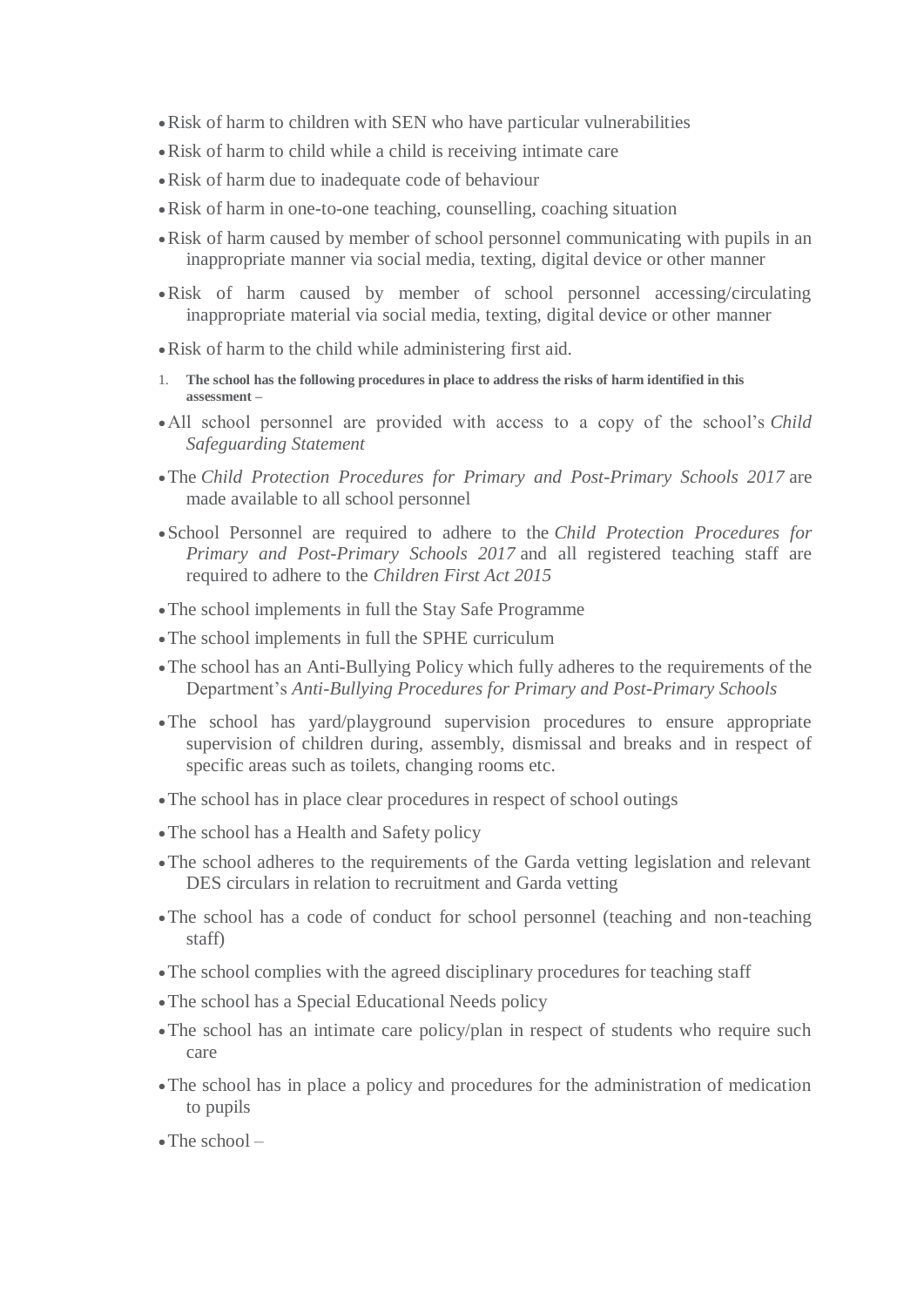o Has provided each member of school staff access to a copy of the school's Child Safeguarding Statement

o Ensures all new staff are provided with a copy of the school's Child Safeguarding Statement

o Encourages staff to avail of relevant training

o Encourages board of management members to avail of relevant training

o Maintains records of all staff and board member training

- The school has in place procedures for the administration of basic First Aid
- The school has in place a code of behaviour for pupils
- The school has in place an ICT policy in respect of usage of ICT by pupils
- The school has in place a mobile phone policy in respect of usage of mobile phones by pupils
- The school has in place a Critical Incident Management Plan
- The school has in place procedures for the use of external persons to supplement delivery of the curriculum
- The school has in place procedures for the use of external sports coaches
- The school has in place a policy and clear procedures for one-to-one teaching activities
- The school has in place a policy and procedures for one-to-one counselling
- The school has in place procedures in respect of student teacher placements
- The school has in place procedures in respect of students undertaking work experience in the school

**Important Note:** It should be noted that risk in the context of this risk assessment is the risk of "harm" as defined in the Children First Act 2015 and not general health and safety risk. The definition of harm is set out in Chapter 4 of the *Child Protection Procedures for Primary and Post- Primary Schools 2017*

In undertaking this risk assessment, the board of management has endeavoured to identify as far as possible the risks of harm that are relevant to this school and to ensure that adequate procedures are in place to manage all risks identified. While it is not possible to foresee and remove all risk of harm, the school has in place the procedures listed in this risk assessment to manage and reduce risk to the greatest possible extent.

This risk assessment has been completed by the Board of Management on March 20<sup>th</sup> 2018. It shall be reviewed as part of the school's annual review of its Child Safeguarding Statement.

Signed \_\_\_\_\_\_\_\_\_\_\_\_\_\_\_\_\_\_\_\_\_\_\_\_\_\_\_\_\_\_\_\_\_\_\_\_\_ Date \_\_\_\_\_\_\_\_\_\_\_\_\_\_\_\_

Chairperson, Board of Management

Signed Date Date  $\Box$ 

Principal/Secretary to the Board of Management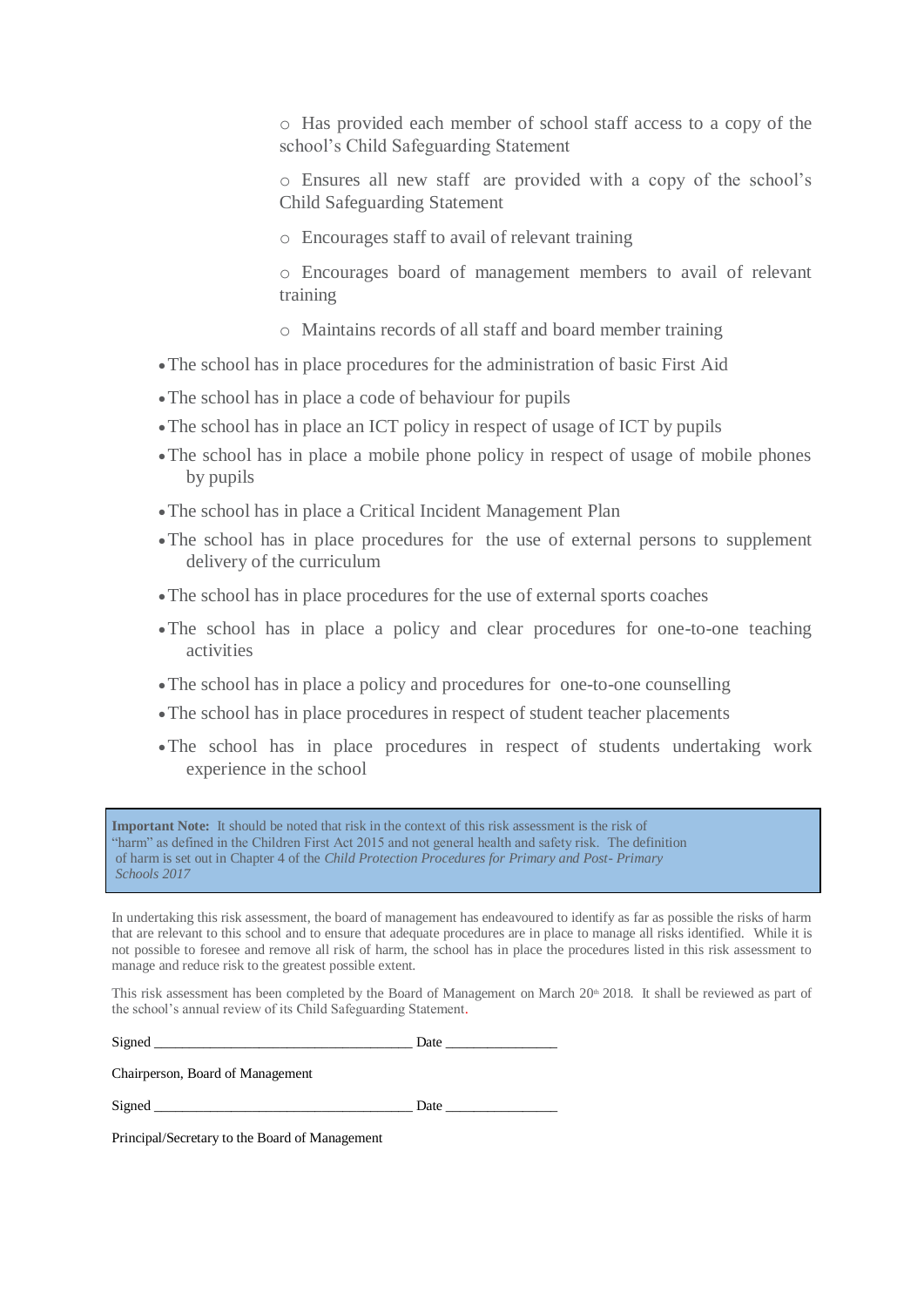## Checklist for Review of the Child Safeguarding Statement

The *Child Protection Procedures for Primary and Post-Primary Schools 2017* require the Board of Management must undertake a review of its Child Safeguarding Statement and that the following checklist shall be used for this purpose. The review must be completed every year or as soon as practicable after there has been a material change in any matter to which the Child Safeguarding Statement refers. Undertaking an annual review will also ensure that a school also meets its statutory obligation under section 11(8) of the Children First Act 2015, to review its Child Safeguarding Statement every two years.

The checklist is designed as an aid to conducting this review and is not intended as an exhaustive list of the issues to be considered. Individual Boards of Management shall include other items in the checklist that are of relevance to the school in question.

As part of the overall review process, Boards of Management should also assess relevant school policies, procedures, practices and activities vis a vis their adherence to the principles of best practice in child protection and welfare as set out in the school's Child Safeguarding Statement, the Children First Act 2015 and the *Child Protection Procedures for Primary and Post-Primary Schools 2017.*

|                                                                                                                                                                                                                                | Yes/No |
|--------------------------------------------------------------------------------------------------------------------------------------------------------------------------------------------------------------------------------|--------|
| Has the Board formally adopted a Child Safeguarding Statement in accordance with the 'Child<br>1.<br>Protection Procedures for Primary and Post Primary Schools 2017'?                                                         |        |
| As part of the school's Child Safeguarding Statement, has the Board formally adopted, without<br>1.<br>modification, the 'Child Protection Procedures for Primary and Post Primary Schools 2017"?                              |        |
| Does the school's Child Safeguarding Statement include a written assessment of risk as required under<br>1.<br>the Children First Act 2015?                                                                                    |        |
| Has the Board reviewed and updated where necessary the written assessment of risk as part of this<br>1.<br>overall review?                                                                                                     |        |
| Has the DLP attended available child protection training?<br>1.                                                                                                                                                                |        |
| Has the Deputy DLP attended available child protection training?<br>1.                                                                                                                                                         |        |
| Have any members of the Board attended child protection training?<br>1.                                                                                                                                                        |        |
| Are there both a DLP and a Deputy DLP currently appointed?<br>1.                                                                                                                                                               |        |
| Are the relevant contact details (Tusla and An Garda Síochána) to hand?<br>1.                                                                                                                                                  |        |
| Has the Board arrangements in place to communicate the school's Child Safeguarding Statement to new<br>1.<br>school personnel?                                                                                                 |        |
| Is the Board satisfied that all school personnel have been made aware of their responsibilities under the<br>1.<br>'Child Protection Procedures for Primary and Post Primary Schools 2017' and the Children First Act<br>2015? |        |
| Has the Board received a Principal's Child Protection Oversight Report at each Board meeting held<br>1.<br>since the last review was undertaken?                                                                               |        |
| Since the Board's last review, was the Board informed of any child protection reports made to Tusla/An<br>1.<br>Garda Síochána by the DLP?                                                                                     |        |
| Since the Board's last review, was the Board informed of any cases where the DLP sought advice from<br>1.<br>Tusla/and as a result of this advice, no report to the HSE was made?                                              |        |
| Since the Board's last review, was the Board informed of any cases where an allegation of abuse or<br>1.<br>neglect was made against any member of school personnel?                                                           |        |
| Has the Board been provided with and reviewed all documents relevant to the Principal's Child<br>1.<br>Protection Oversight Report?                                                                                            |        |
| Is the Board satisfied that the child protection procedures in relation to the making of reports to<br>1.                                                                                                                      |        |
|                                                                                                                                                                                                                                |        |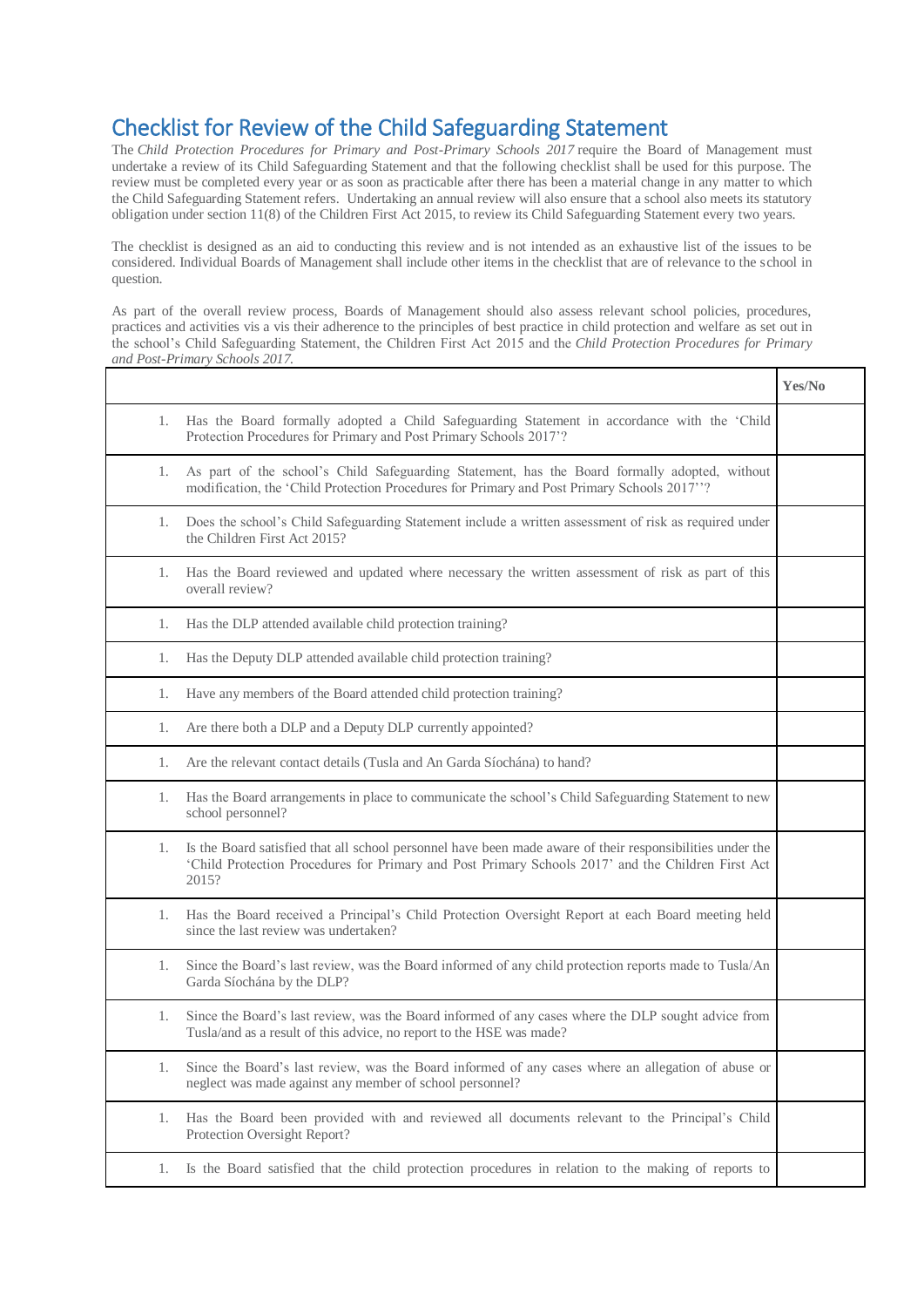|    |                                                                                                                                                                                                                                                                           | Yes/No |
|----|---------------------------------------------------------------------------------------------------------------------------------------------------------------------------------------------------------------------------------------------------------------------------|--------|
|    | Tusla/An Garda Síochána were appropriately followed in each case reviewed?                                                                                                                                                                                                |        |
| 1. | Is the Board satisfied that, since the last review, all appropriate actions are being or have been taken in<br>respect of any member of school personnel against whom an allegation of abuse or neglect has been<br>made?                                                 |        |
| 1. | Were child protection matters reported to the Board appropriately recorded in the Board minutes?                                                                                                                                                                          |        |
| 1. | Is the Board satisfied that all records relating to child protection are appropriately filed and stored<br>securely?                                                                                                                                                      |        |
| 1. | Has the Board been notified by any parent in relation to that parent not receiving the standard<br>notification required under section 5.6 of the 'Child Protection Procedures for Primary and Post<br>Primary Schools 2017'                                              |        |
| 1. | In relation to any cases identified at question 21 above, has the Board ensured that any notifications<br>required section 5.6 of the 'Child Protection Procedures for Primary and Post Primary Schools 2017'<br>were subsequently issued by the DLP?                     |        |
| 1. | Has the Board ensured that the Parents' Association (if any), has been provided with the school's Child<br>Safeguarding Statement?                                                                                                                                        |        |
| 1. | Has the Board ensured that the patron has been provided with the school's Child Safeguarding<br>Statement?                                                                                                                                                                |        |
| 1. | Has the Board ensured that the school's Child Safeguarding Statement is available to parents on<br>request?                                                                                                                                                               |        |
| 1. | Has the Board ensured that the Stay Safe programme is implemented in full in the school? (applies to<br>primary schools)                                                                                                                                                  |        |
| 1. | Has the Board ensured that the Wellbeing Programme for Junior Cycle students is implemented in full<br>in the school? (applies to post-primary schools)                                                                                                                   |        |
| 1. | Has the Board ensured that the SPHE curriculum is implemented in full in the school?                                                                                                                                                                                      |        |
| 1. | Is the Board satisfied that the statutory requirements for Garda Vetting have been met in respect of all<br>school personnel (employees and volunteers)?                                                                                                                  |        |
| 1. | Is the Board satisfied that the Department's requirements in relation to the provision of a child<br>protection related statutory declaration and associated form of undertaking have been met in respect of<br>persons appointed to teaching and non-teaching positions? |        |
| 1. | Is the Board satisfied that, from a child protection perspective, thorough recruitment and selection<br>procedures are applied by the school in relation to all school personnel (employees and volunteers)?                                                              |        |
| 1. | Has the Board considered and addressed any complaints or suggestions for improvements regarding the<br>school's Child Safeguarding Statement?                                                                                                                             |        |
| 1. | Has the Board sought the feedback of parents in relation to the school's compliance with the<br>requirements of the child safeguarding requirements of the 'Child Protection Procedures for Primary<br>and Post Primary Schools 2017'                                     |        |
| 1. | Has the Board sought the feedback of pupils in relation to the school's child safeguarding<br>arrangements?                                                                                                                                                               |        |
| 1. | Is the Board satisfied that the 'Child Protection Procedures for Primary and Post Primary Schools 2017'<br>are being fully and adequately implemented by the school?                                                                                                      |        |
| 1. | Has the Board identified any aspects of the school's Child Safeguarding Statement and/or its                                                                                                                                                                              |        |
|    |                                                                                                                                                                                                                                                                           |        |